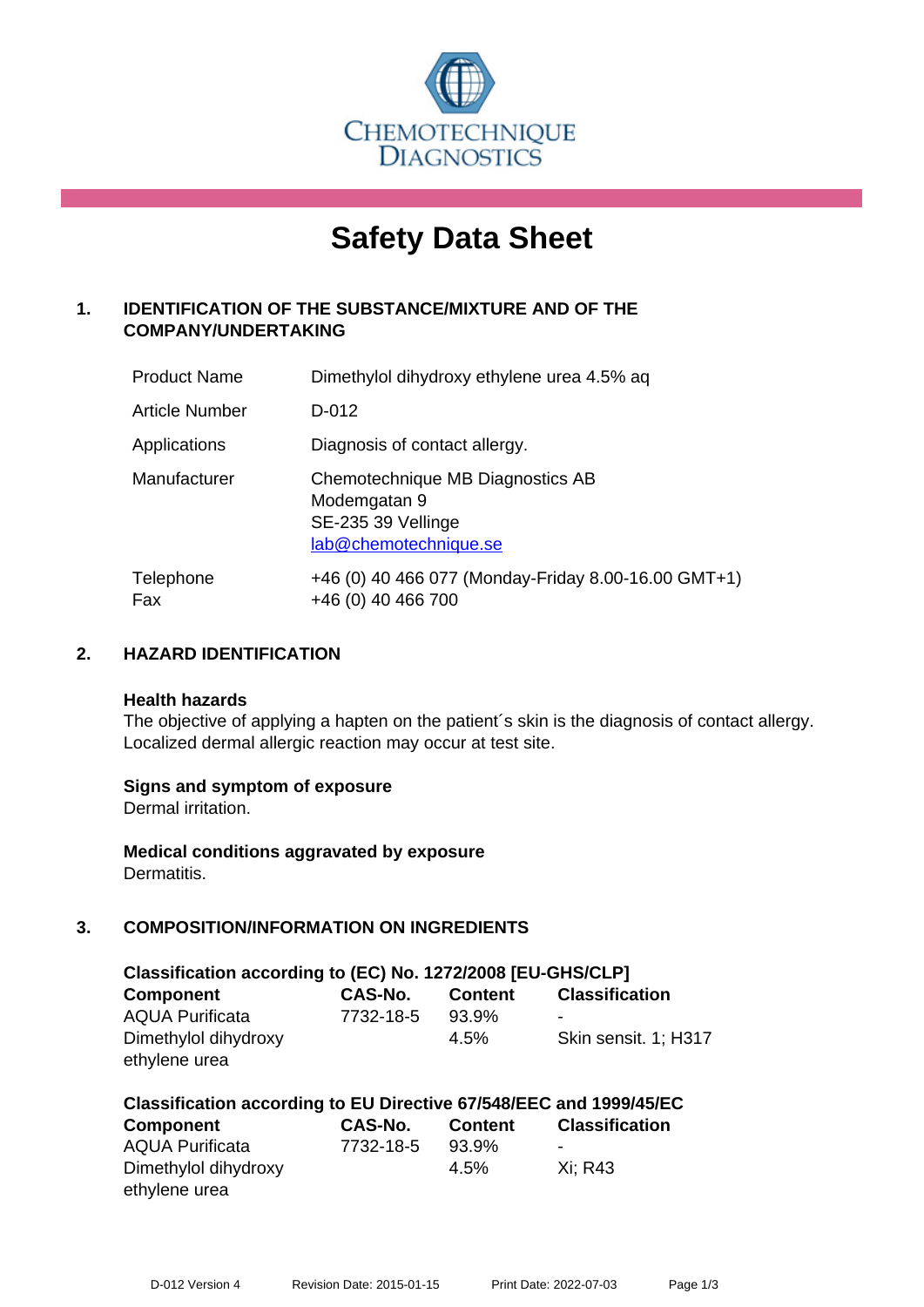#### **4. FIRST AID MEASURES**

**Emergency and first aid procedures** Obtain medical attention.

#### **5. FIRE-FIGHTING MEASURES\***

No data available.

### **6. ACCIDENTAL RELEASES MEASURES**

**Steps to be taken if material is released or spilled** Contain and place in a closed container.

# **7. HANDLING AND STORAGE**

**Precautions to be taken in handling and storage** Store dark at 5-8 C. Avoid extended exposure to light. Store in a well-sealed container. FOR EXTERNAL USE ONLY.

# **8. EXPOSURE CONTROLS/PERSONAL PROTECTION**

**Respiratory protection** Not required.

**Ventilation** Local exhaust.

#### **Protective gloves** Disposal gloves.

**Eye protection** Not required with normal use.

#### **Work/Hygienic practices**

Wash hands after each use.

#### **9. PHYSICAL AND CHEMICAL PROPERTIES**

| Appearance     | Transparent, Clear Liquid |
|----------------|---------------------------|
| Odour          | <b>Odourless</b>          |
| Boiling point* | $100^{\circ}$ C           |

| Boiling point*       |
|----------------------|
| Flash point*         |
| Self ignition*       |
| Danger of explosion* |
| Density*             |

>No data available. Product does not self ignite. Product does not present as an explosion hazard. 1.0 g/cm $<sup>3</sup>$ </sup>

\*Data is shown for AQUA Purificata only

#### **10. STABILITY AND REACTIVITY**